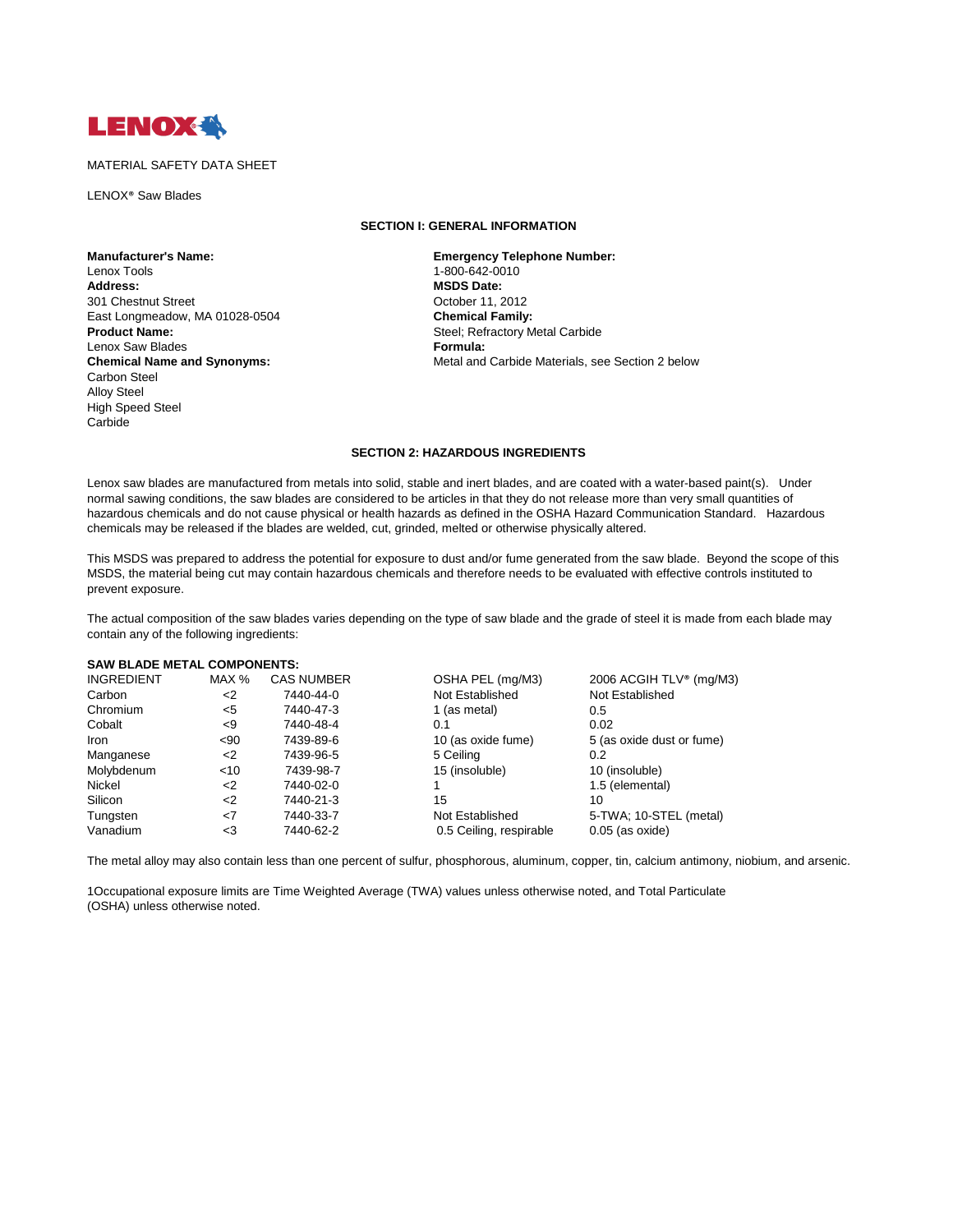## MATERIAL SAFETY DATA SHEET LENOX SAW BLADES LENOX SAW BLADES

## **CARBIDE-TIPPED TOOTH AND GRIT COMPONENTS**

Selected Lenox Saw Blades have carbide tipped teeth or carbide grit cutting surfaces; the following metals are present in the carbide teeth and grit:

| <b>INGREDIENT</b>       | MAX %    | CAS NUMBER | OSHA PEL (mg/M3) | 2006 ACGIH TLV® (mg/M3) |
|-------------------------|----------|------------|------------------|-------------------------|
| Cobalt                  | 11ح      | 7440-48-4  | 0.1              | 0.02                    |
| <b>Tantalum Carbide</b> | $\leq$ 3 | 12070-06-3 | Not Established  | Not Established         |
| <b>Tungsten Carbide</b> | <87      | 12070-12-1 | Not Established  | 5-TWA: 10-STEL          |

The carbide tooth and grit alloy may also contain less that one percent of chromium carbide.

## **LENOX ARMOR CT BLACK COATINGS**

| Selected Lenox Saw Blades have a coating that contains the following ingredients: |                |                   |                  |                         |
|-----------------------------------------------------------------------------------|----------------|-------------------|------------------|-------------------------|
| <b>INGREDIENT</b>                                                                 | MAX %          | <b>CAS NUMBER</b> | OSHA PEL (mg/M3) | 2006 ACGIH TLV® (mg/M3) |
| Titanium                                                                          | 20-40          | 440-32-6          | Not Established  | Not Established         |
| Aluminum                                                                          | $20 - 40$      | 7429-90-5         | 15 (metal)       | 10 (metal)              |
| Nitrogen                                                                          | <b>Balance</b> | 7727-37-9         | Not Established  | Simple asphyxiant       |

## **LENOX¨ DIAMOND GRIT COATINGS**

Selected Lenox Saw Blades have a diamond grit coating that contains the following ingredients:

| INGREDIENT | MAX $%$ | <b>CAS NUMBER</b> | OSHA PEL (mg/M3)   | 2006 ACGIH TLV® (mg/M3)   |
|------------|---------|-------------------|--------------------|---------------------------|
| Carbon     | <2      | 7440-44-0         | Not Established    | Not Established           |
| Chromium   | <1      | 7440-47-3         | 1 (as metal)       | 0.5                       |
| Iron       | $99$    | 7439-89-6         | 10 (as oxide fume) | 5 (as oxide dust or fume) |
| Manganese  | <2      | 7439-96-5         | 5 Ceiling          | 0.2                       |
| Silicon    | <2      | 7440-21-3         | 15                 | 10                        |

The grit coating may also contain less than one percent of copper and nickel.

|                      | <b>SECTION 3: PHYSICAL DATA</b> |                          |           |  |
|----------------------|---------------------------------|--------------------------|-----------|--|
| Boiling point        | N/A                             | Vapor pressure           | N/A       |  |
| Melting point        | Approximately 2800°F            | Vapor density            | N/A       |  |
| Solubility in water  | Insoluble                       | Specific gravity (H20=1) | Approx. 8 |  |
| Appearance           | Metal blade                     | Percent volatile         | N/A       |  |
| Evaporation Rate N/A |                                 | Odor                     | None      |  |

## **SECTION 4: FIRE AND EXPLOSION DATA**

Saw blades are made from non-combustible metals.

## **SECTION 5: HEALTH HAZARD DATA**

The following health hazard data addresses exposure to elevated concentrations of airborne dusts and/or fumes generated from physical dissociation of the saw blade metal.

| ROUTE OF ENTRY      | EMERGENCY FIRST AID                                                                |
|---------------------|------------------------------------------------------------------------------------|
| <b>Inhalation</b>   | Move person to fresh air. Seek medical attention as appropriate.                   |
| Eye Contact         | Flush eyes with large amounts of water. Slivers may occur. Get medical attention.  |
| <b>Skin Contact</b> | Vacuum or brush off excess dust. Slivers may occur. Wash area with soap and water. |
| Ingestion           | Seek medical attention or call a Poison Control Center.                            |

Various health hazards may occur if high concentrations of the saw blade metal dust and/or fume are inhaled or ingested: Aluminum: Irritation eyes and respiratory system.

Carbon -Irritation eyes, skin, and respiratory system.

Chromium -Irritation eyes, skin, and respiratory system, sensitization dermatitis, lung fibrosis; oxidizing chromium metal may generate hexavalent chromium, which is a human carcinogen (OSHA, IARC, and NTP).

Cobalt -Cough, dypsnea, wheezing, decreased pulmonary function, weight loss, dermatitis, diffuse nodular fibrosis, respiratory hypersensitivity, asthma. Possible human carcinogen (IARC).

Iron -Benign pneumoconiosis (siderosis).

Manganese -Parkinson's, asthenia, insomnia, mental confusion, metal fume fever, dry throat, tightness in chest, dypsnea, rales, flu-like fever, low back pain, vomiting, malaise, fatigue, kidney damage.

Molybdenum -Irritation to eyes, skin, respiratory system, anorexia, incoordination, dypsnea, anemia.

Nickel -Sensitization dermatitis, allergic asthma, pneumonitis. Reasonably anticipated to cause cancer (IARC and NTP).